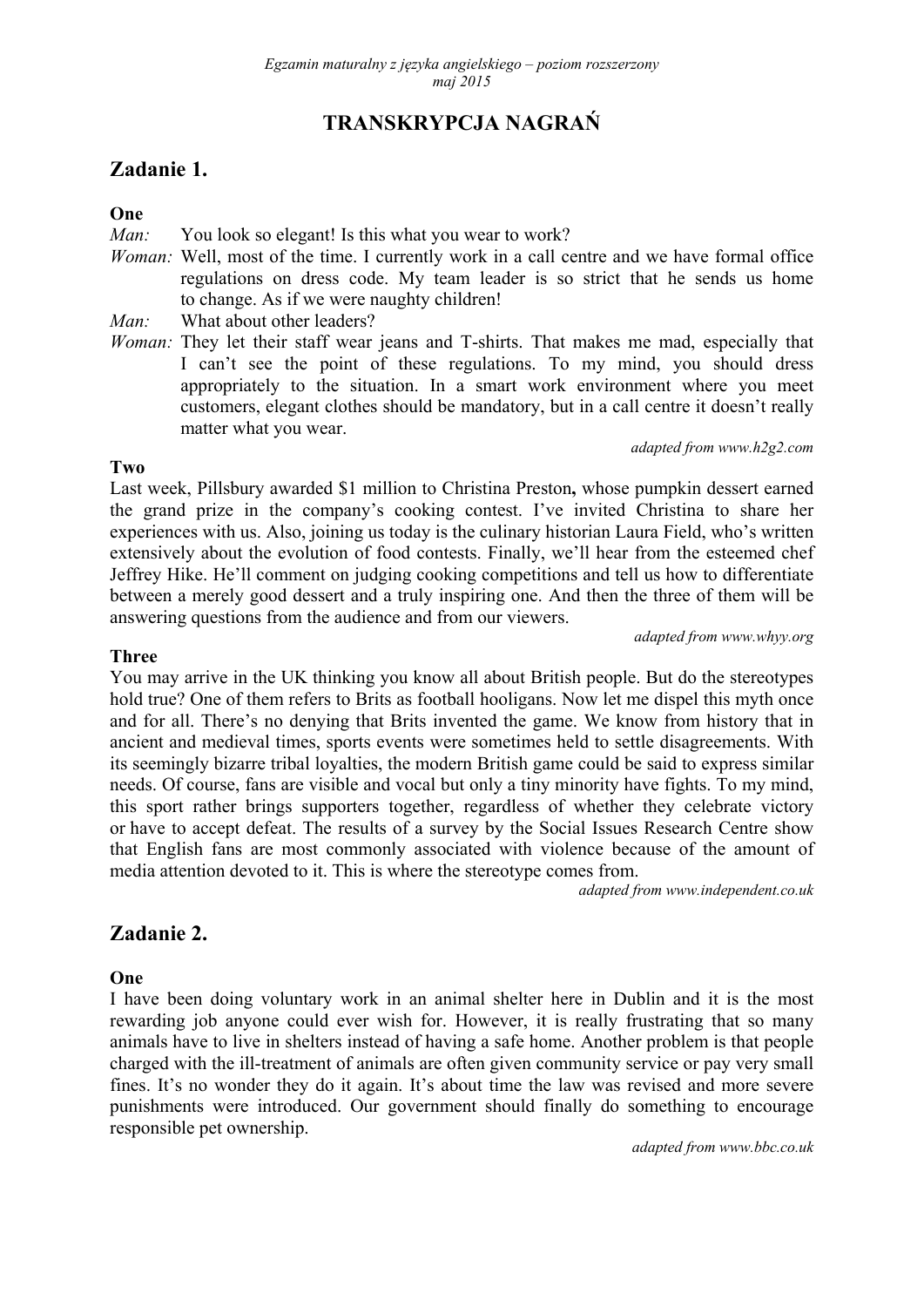### **Two**

I'm happy to say our shelter has a couple of special guests. Together with the Born Free Foundation, we have provided a home for two lion cubs. They will stay here for at least three months. The cubs were rescued from Romania and we are going to look after them throughout the quarantine process as we are currently the only centre in town with the facilities to deal with the cubs. The foundation hopes to collect enough money to send them to a reserve in South Africa as soon as possible.

### **Three**

**Four**

There are two things that are always in short supply at animal shelters – manpower and money. So the two best ways you can help are by volunteering your time or making a donation. If you really love animals, the first option will be much more rewarding. Many animals that have been brought to a shelter are there because they were mistreated or kept in awful conditions. That's why they need special attention and care. Taking them for a walk or playing with them in a recently opened exercise area would make them happy beyond measure.

#### *adapted from www.helium.com*

*adapted from www.bbc.co.uk*

With more than 125 years of service to animals on the island, the Guernsey Society for the Prevention of Cruelty to Animals has announced plans to renovate part of its animal shelter headquarters in St. Andrews. The development will involve the reconstruction of two buildings so that they will conform to the upcoming changes in animal welfare law, which will become effective this September. When the work is completed, the shelter will have a building that's up to the highest standards. The work is planned to finish next year and is estimated to cost £1.8 million. The society hopes to obtain a substantial amount of the money through fundraising.

*adapted from www.bbc.co.uk*

# **Zadanie 3.**

- *Interviewer:* In 2010, a program entitled *Did We Really Land On The Moon?* was broadcast on television. Professor Thomas Jackson thinks it's time someone spoke out on this topic. He's with us today. Professor Jackson, welcome.
- *T. Jackson:* Good morning.
- *Interviewer:* The program in question tried to prove that NASA faked the photos of the first Moon landing in 1969. It was said, among other things, that the astronauts wouldn't have survived in the heat of the Moon's day. How will you comment on that?
- *T. Jackson:* The spacesuits were specially designed. Firstly, they were white because we know that this colour reflects radiation the most, thereby minimizing the amount absorbed. Secondly, each spacesuit was equipped with a cooling system. It used water which circulated through special tubes in the spacesuit and absorbed excess heat from the astronaut's body. In this way the astronauts' bodies never got overheated.
- *Interviewer:* There is a well-known photograph of the astronaut, John Young, saluting the American flag. The problem is that he's standing on the surface of the Moon in direct sunlight, but he casts no shadow…
- *T. Jackson:* People who question the Moon landing often point to this photo as evidence of fraud, however, it's unreasonable. Young's shadow is clearly visible on the ground below him and to the right. Why isn't his shadow attached to his body? The answer is simple. Young was leaping and when the shutter was released, he was elevated two feet above the ground.